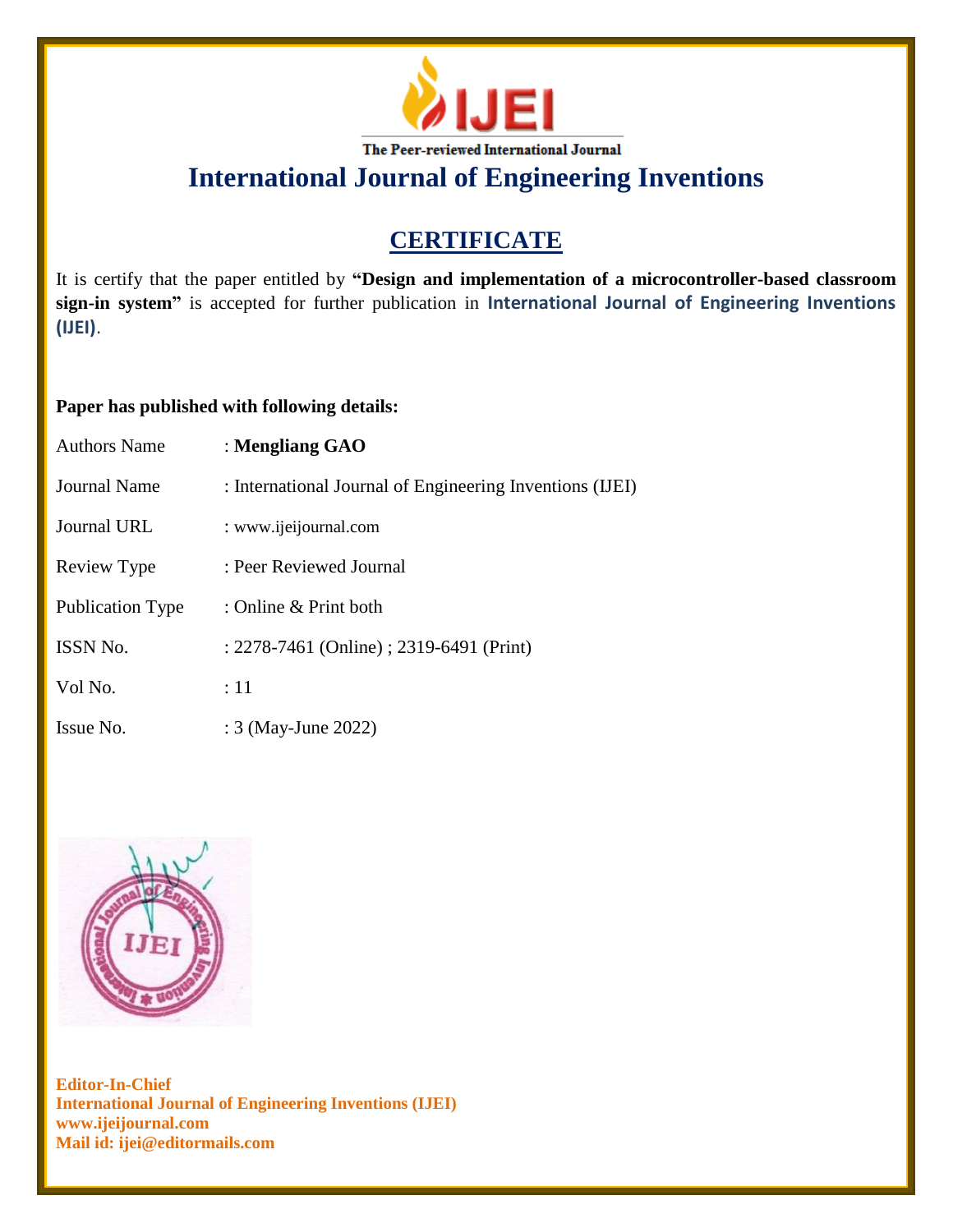

# **CERTIFICATE**

It is certify that the paper entitled by **"Design and implementation of a microcontroller-based classroom sign-in system"** is accepted for further publication in **International Journal of Engineering Inventions (IJEI)**.

### **Paper has published with following details:**

| <b>Authors Name</b>     | : Lulu MENG                                              |
|-------------------------|----------------------------------------------------------|
| Journal Name            | : International Journal of Engineering Inventions (IJEI) |
| Journal URL             | : www.ijeijournal.com                                    |
| Review Type             | : Peer Reviewed Journal                                  |
| <b>Publication Type</b> | : Online & Print both                                    |
| ISSN No.                | : 2278-7461 (Online) ; 2319-6491 (Print)                 |
| Vol No.                 | :11                                                      |
| Issue No.               | : 3 (May-June 2022)                                      |

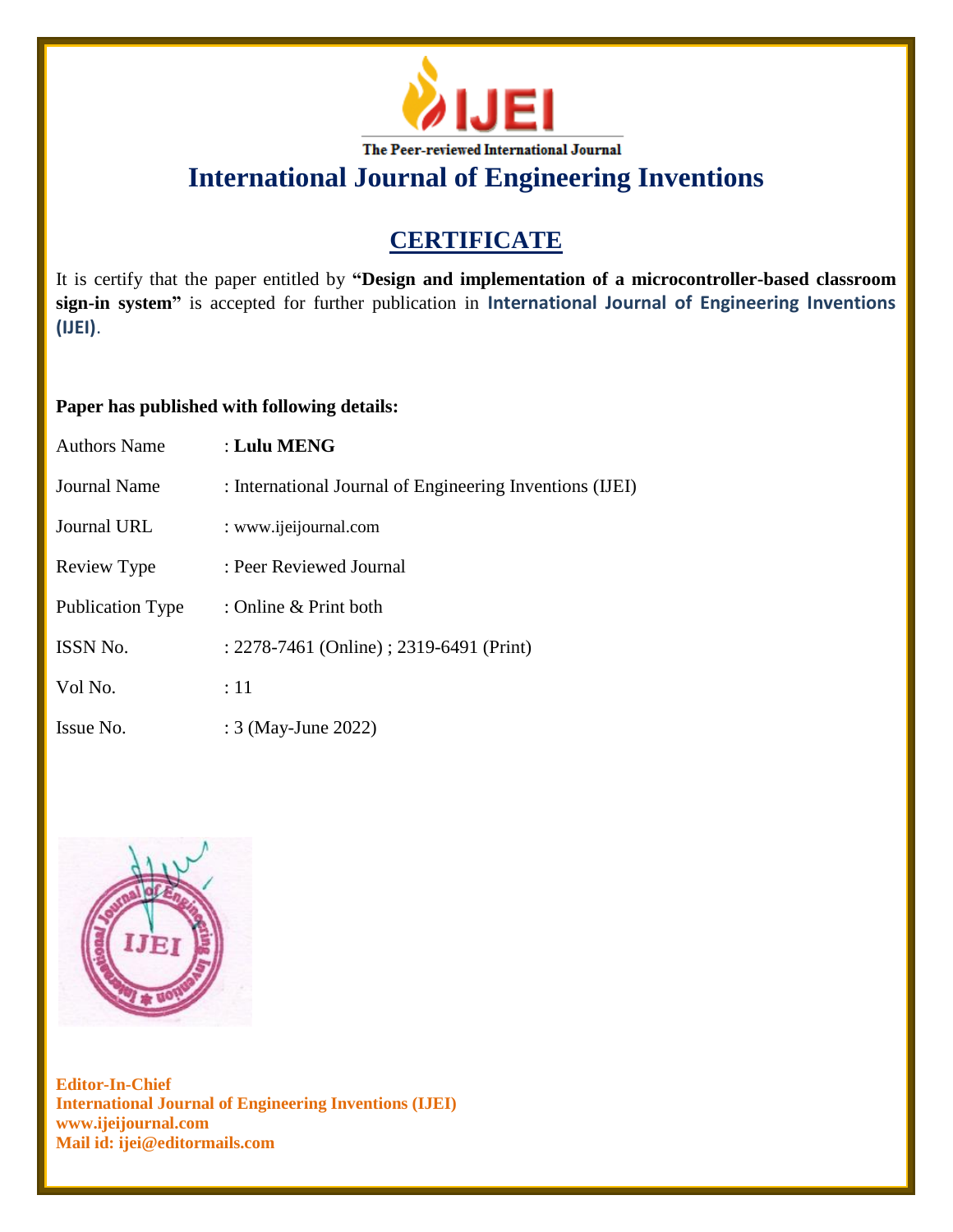

# **CERTIFICATE**

It is certify that the paper entitled by **"Design and implementation of a microcontroller-based classroom sign-in system"** is accepted for further publication in **International Journal of Engineering Inventions (IJEI)**.

### **Paper has published with following details:**

| <b>Authors Name</b> | : Ying $ZHANG$                                           |
|---------------------|----------------------------------------------------------|
| Journal Name        | : International Journal of Engineering Inventions (IJEI) |
| Journal URL         | : www.ijeijournal.com                                    |
| Review Type         | : Peer Reviewed Journal                                  |
| Publication Type    | : Online & Print both                                    |
| ISSN No.            | : 2278-7461 (Online) ; 2319-6491 (Print)                 |
| Vol No.             | :11                                                      |
| Issue No.           | : 3 (May-June 2022)                                      |

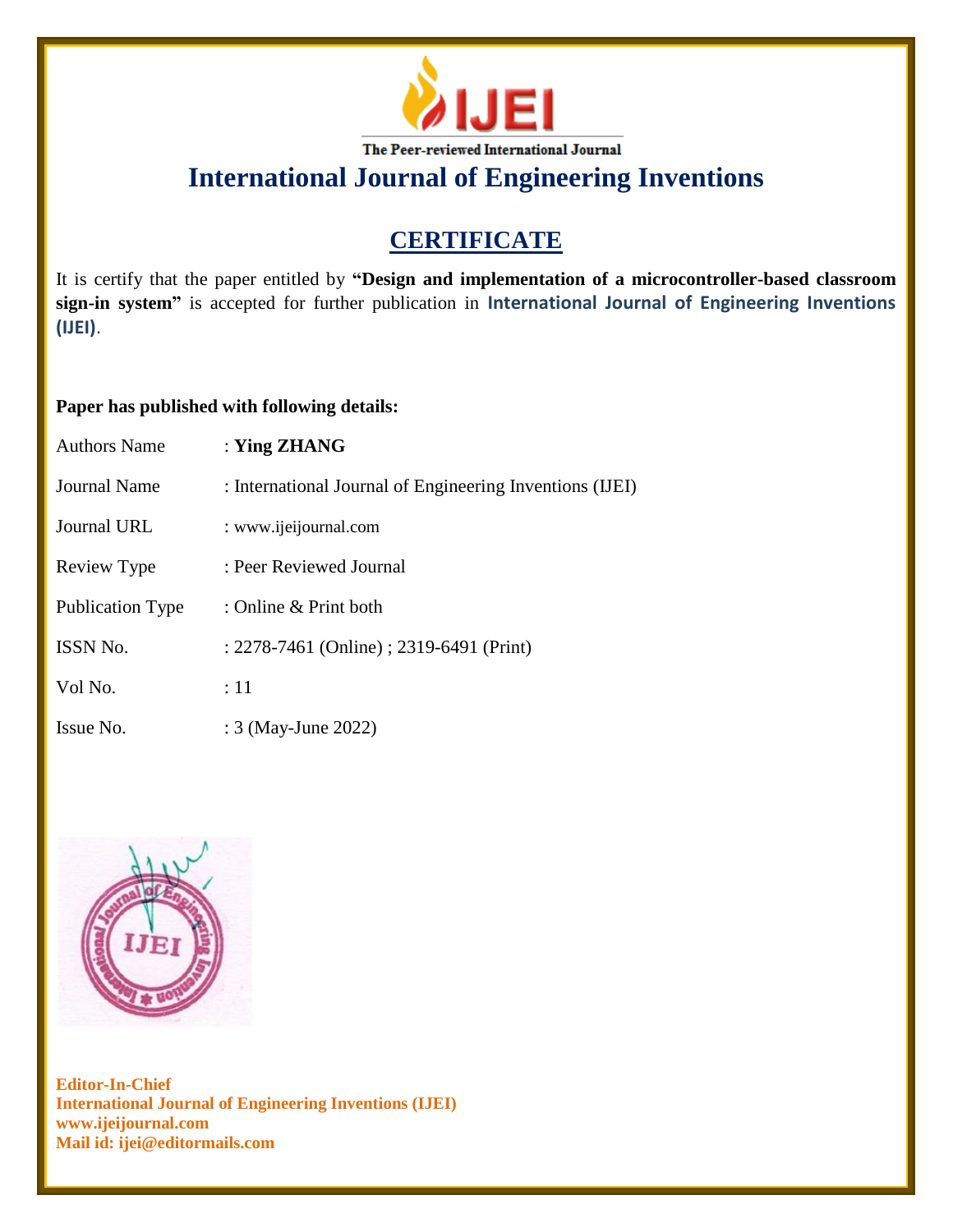

# **CERTIFICATE**

It is certify that the paper entitled by **"Design and implementation of a microcontroller-based classroom sign-in system"** is accepted for further publication in **International Journal of Engineering Inventions (IJEI)**.

### **Paper has published with following details:**

| <b>Authors Name</b> | : Mingyue YANG                                           |
|---------------------|----------------------------------------------------------|
| Journal Name        | : International Journal of Engineering Inventions (IJEI) |
| Journal URL         | : www.ijeijournal.com                                    |
| Review Type         | : Peer Reviewed Journal                                  |
| Publication Type    | : Online & Print both                                    |
| <b>ISSN No.</b>     | : 2278-7461 (Online) ; 2319-6491 (Print)                 |
| Vol No.             | :11                                                      |
| Issue No.           | : 3 (May-June 2022)                                      |

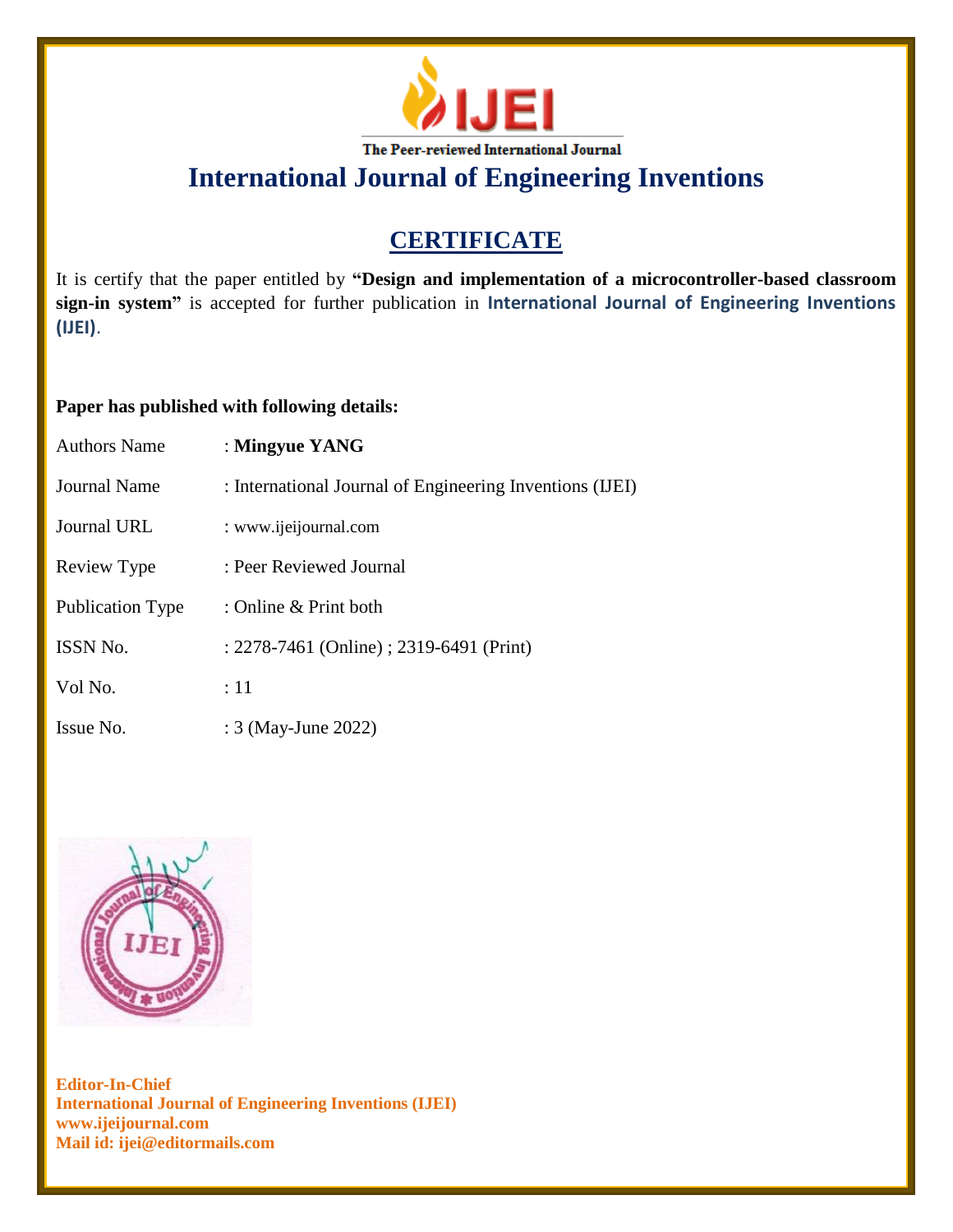

# **CERTIFICATE**

It is certify that the paper entitled by **"Design and implementation of a microcontroller-based classroom sign-in system"** is accepted for further publication in **International Journal of Engineering Inventions (IJEI)**.

### **Paper has published with following details:**

| <b>Authors Name</b> | : Mingming YANG                                          |
|---------------------|----------------------------------------------------------|
| Journal Name        | : International Journal of Engineering Inventions (IJEI) |
| <b>Journal URL</b>  | : www.ijeijournal.com                                    |
| Review Type         | : Peer Reviewed Journal                                  |
| Publication Type    | : Online $&$ Print both                                  |
| <b>ISSN No.</b>     | : 2278-7461 (Online) ; 2319-6491 (Print)                 |
| Vol No.             | :11                                                      |
| Issue No.           | : 3 (May-June 2022)                                      |

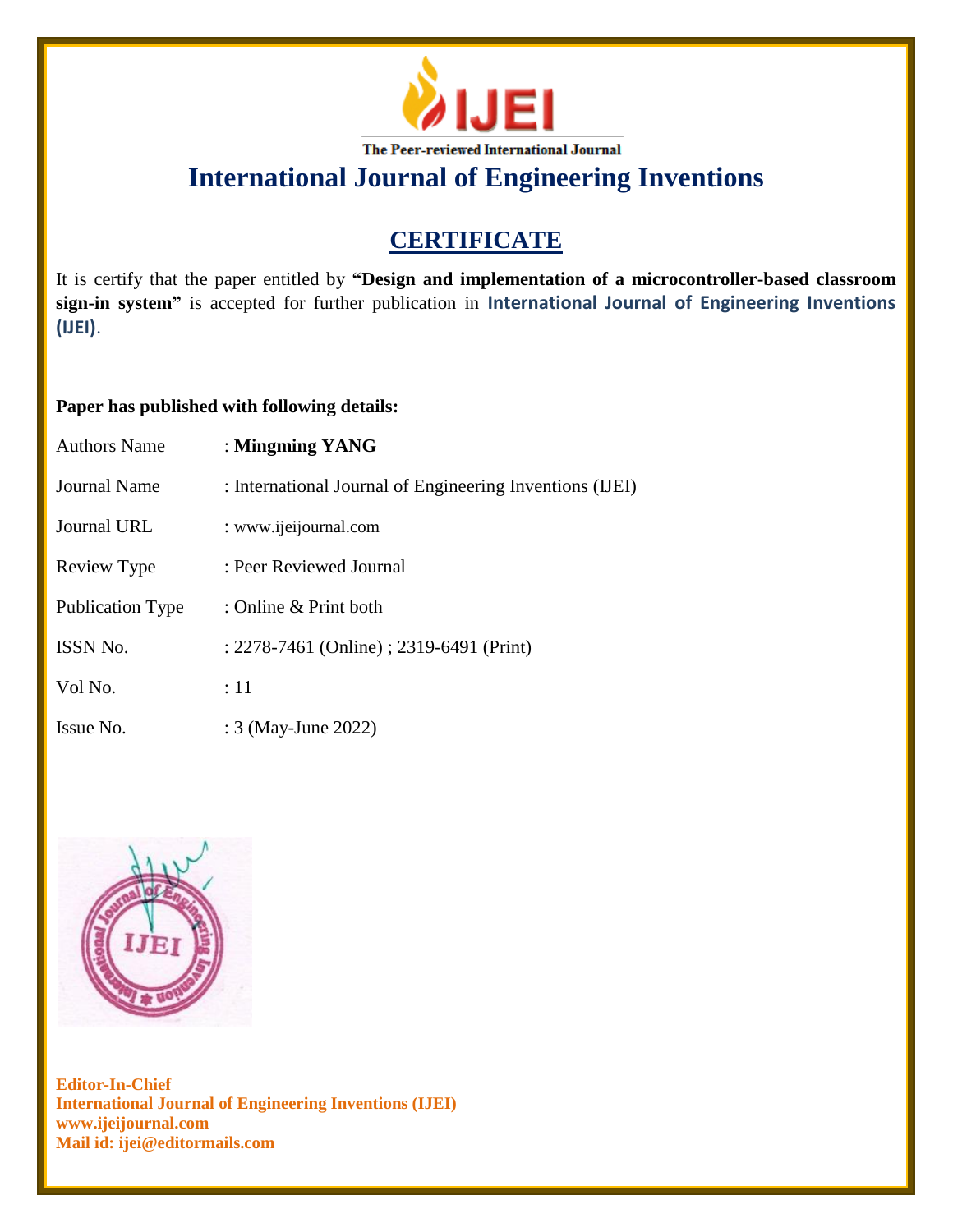

# **CERTIFICATE**

It is certify that the paper entitled by **"Design and implementation of a microcontroller-based classroom sign-in system"** is accepted for further publication in **International Journal of Engineering Inventions (IJEI)**.

### **Paper has published with following details:**

| <b>Authors Name</b> | : Dongyang BAI                                           |
|---------------------|----------------------------------------------------------|
| Journal Name        | : International Journal of Engineering Inventions (IJEI) |
| Journal URL         | : www.ijeijournal.com                                    |
| Review Type         | : Peer Reviewed Journal                                  |
| Publication Type    | : Online $&$ Print both                                  |
| <b>ISSN No.</b>     | : 2278-7461 (Online) ; 2319-6491 (Print)                 |
| Vol No.             | :11                                                      |
| Issue No.           | : 3 (May-June 2022)                                      |

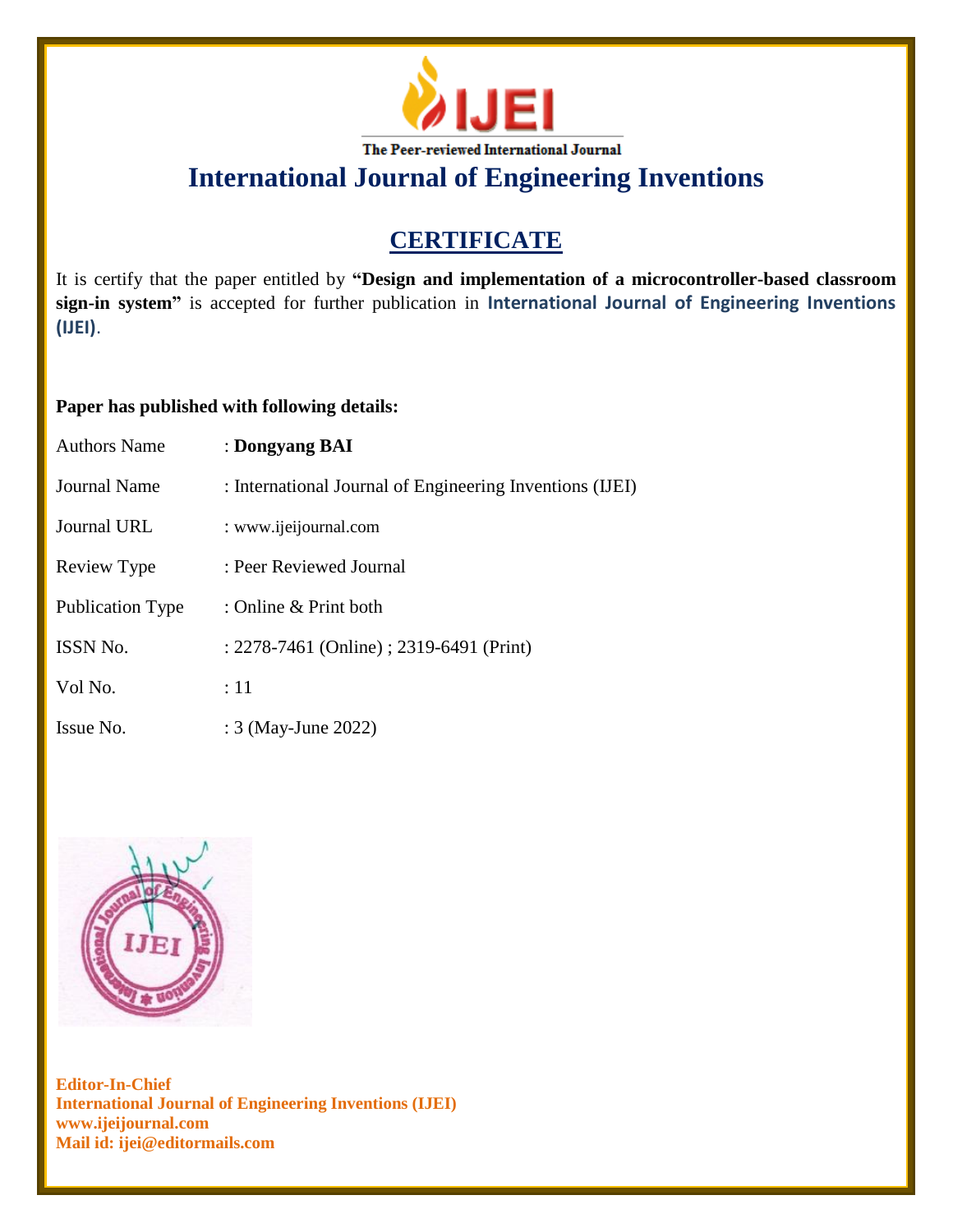

# **CERTIFICATE**

It is certify that the paper entitled by **"Design and implementation of a microcontroller-based classroom sign-in system"** is accepted for further publication in **International Journal of Engineering Inventions (IJEI)**.

### **Paper has published with following details:**

| <b>Authors Name</b> | : Bingyan ZHOU                                           |
|---------------------|----------------------------------------------------------|
| Journal Name        | : International Journal of Engineering Inventions (IJEI) |
| Journal URL         | : www.ijeijournal.com                                    |
| Review Type         | : Peer Reviewed Journal                                  |
| Publication Type    | : Online & Print both                                    |
| ISSN No.            | : 2278-7461 (Online) ; 2319-6491 (Print)                 |
| Vol No.             | :11                                                      |
| Issue No.           | : 3 (May-June 2022)                                      |